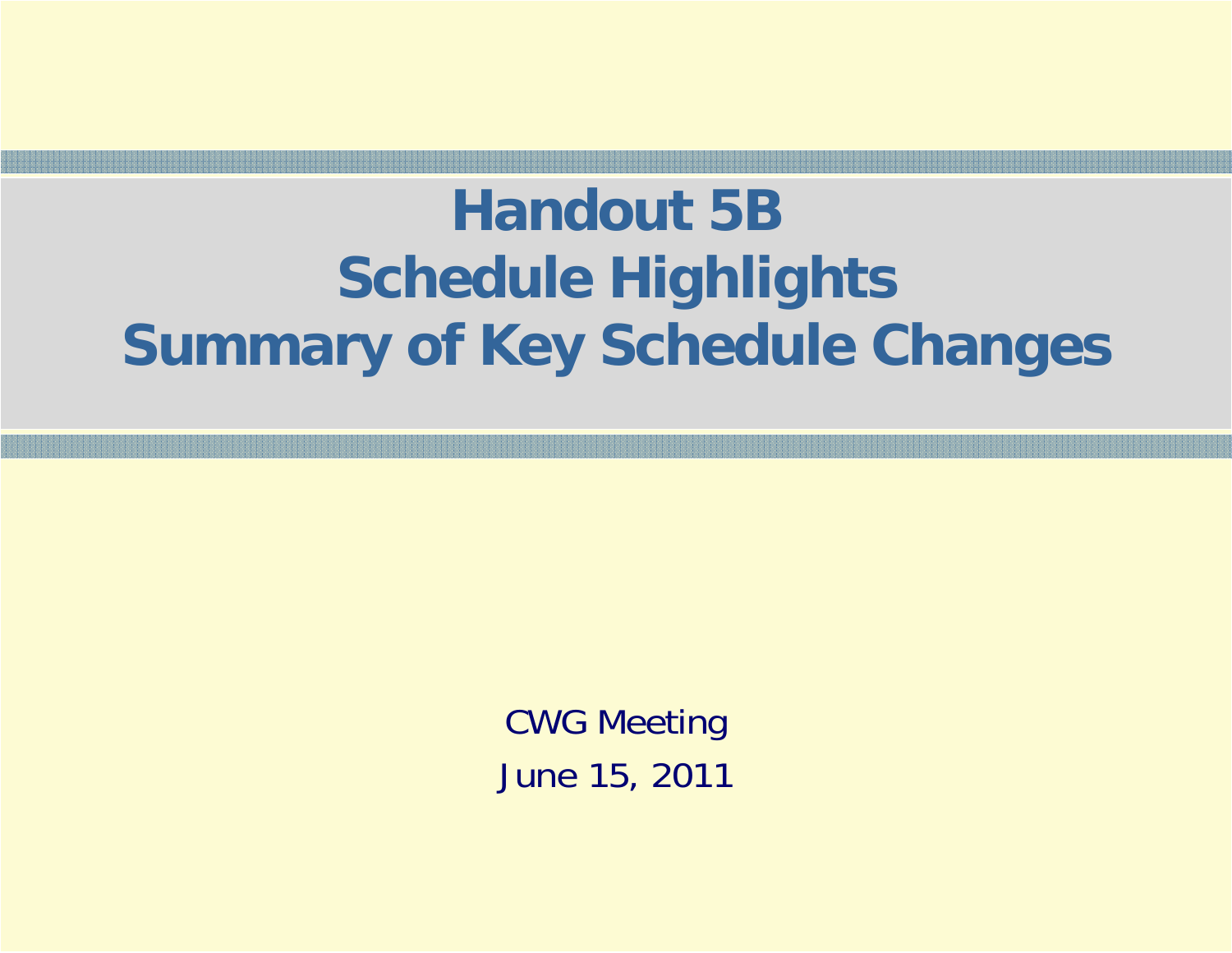### **Schedule Highlights**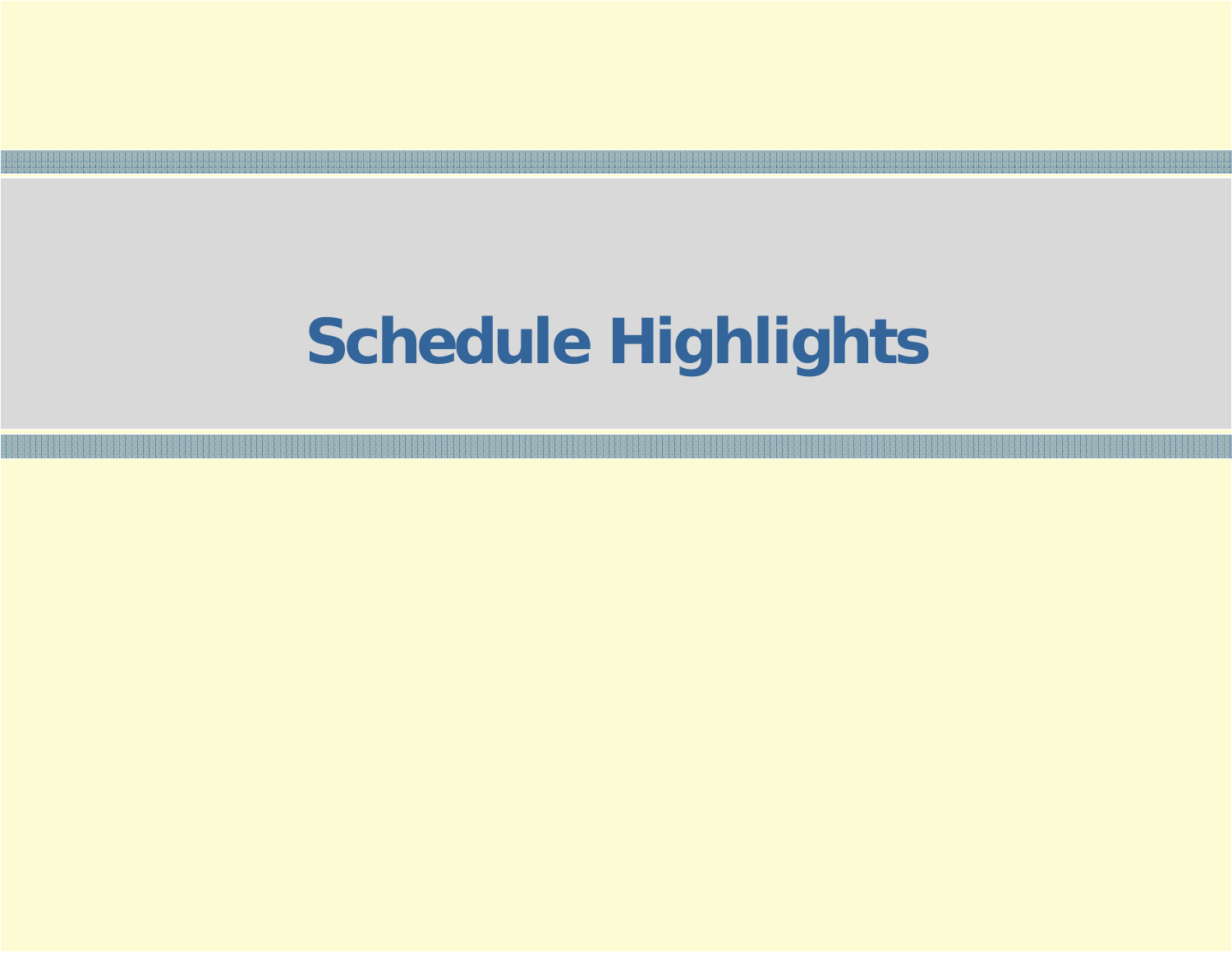## **Timeline for CMI/RD Work Plan**

- Corrective Measure Implementation/Remedial Design (CMI/RD) Work Plan
	- √ PG&E submits draft work plan May 2
	- √ Tribes/Stakeholders review May 5 through June 10
	- $\checkmark$  Agencies provide comments/direction to PG&E June 17 (DOI), June 24 (DTSC)
	- $\checkmark$  PG&E submits revised work plan July 25
	- $\checkmark$  Agencies review/accept work plan August 8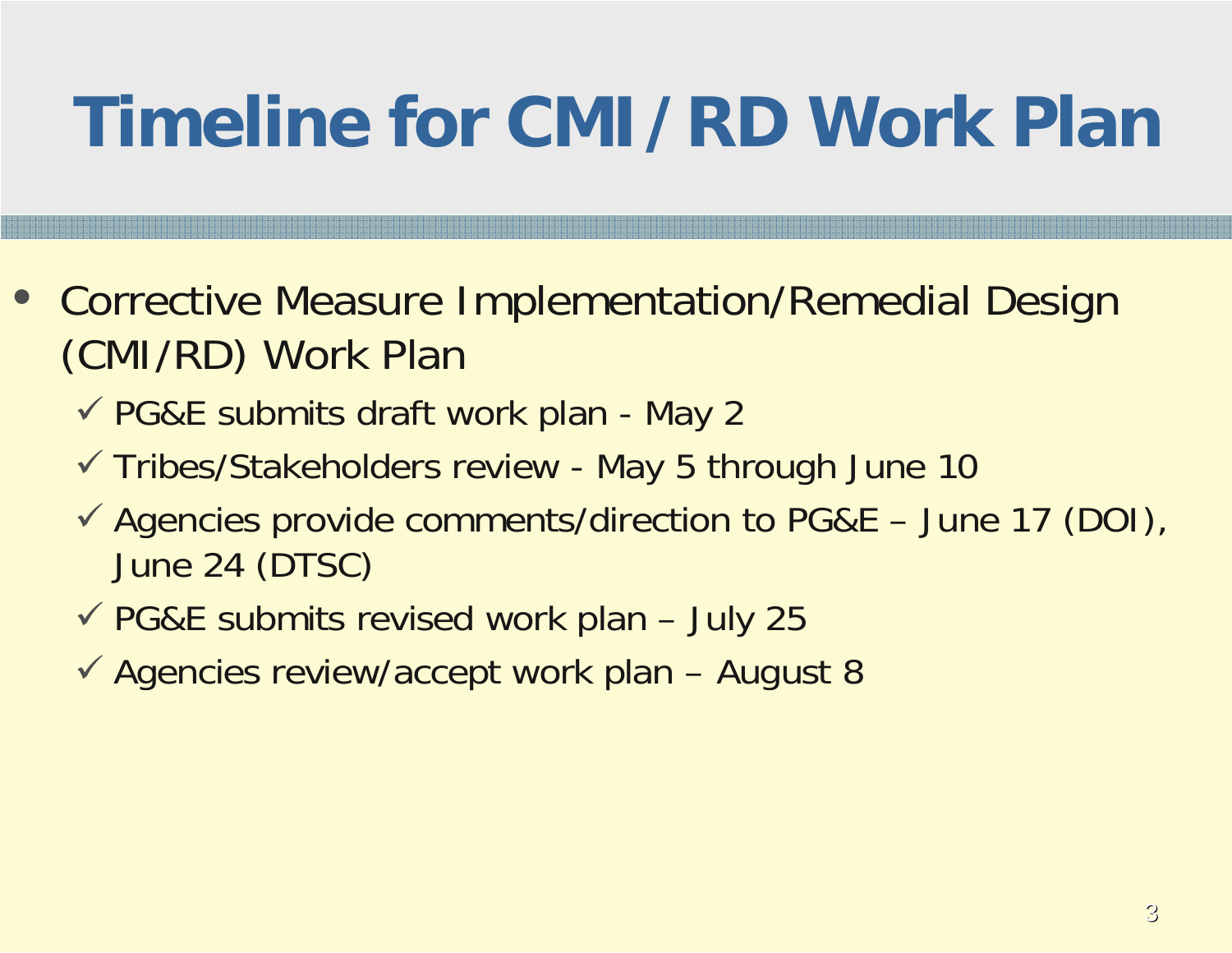# **Timeline for Preliminary Design**

#### • Preliminary Design

- $\checkmark$  PG&E submits preliminary design October 5
- √ Tribes/Stakeholders review October 11 through November 10
- $\checkmark$  Agencies provide comments/direction to PG&E November 21
- $\checkmark$  Comments resolution November 22 through December 5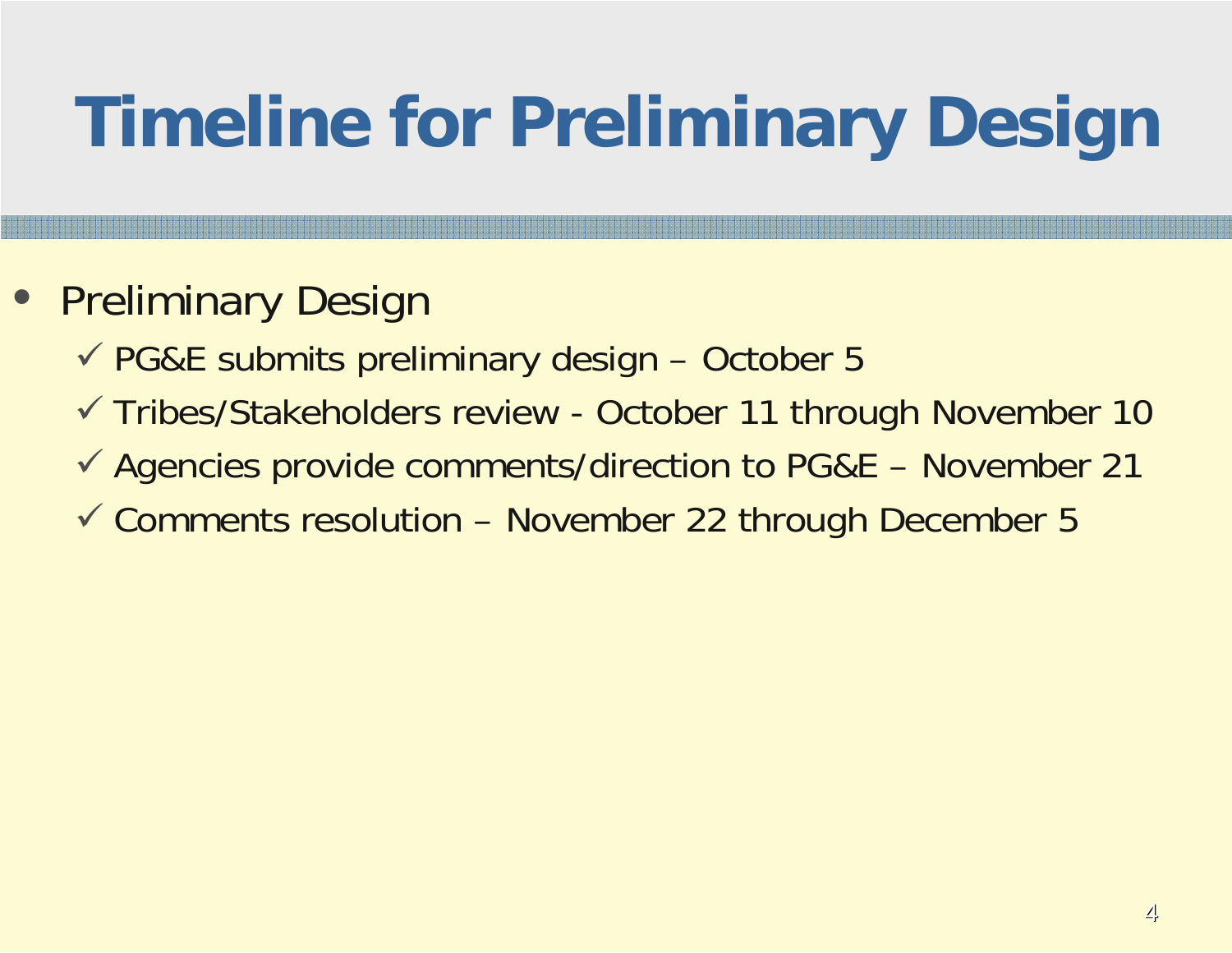## **East Ravine Phase 2/Compressor Station Wells Activities**

#### • Field implementation

- 9 Started March 16, 2011
- $\checkmark$  Screen calls with interested Stakeholders and Tribes
- $\checkmark$  Extend drilling schedule approximately 1.5 months due to greater depth to bedrock and larger area of saturated alluvium under the Compressor Station
- 9 Forecast completion of drilling in August pending decisions on contingency boreholes/sites
- Reporting
	- ◆ Anticipate December 2011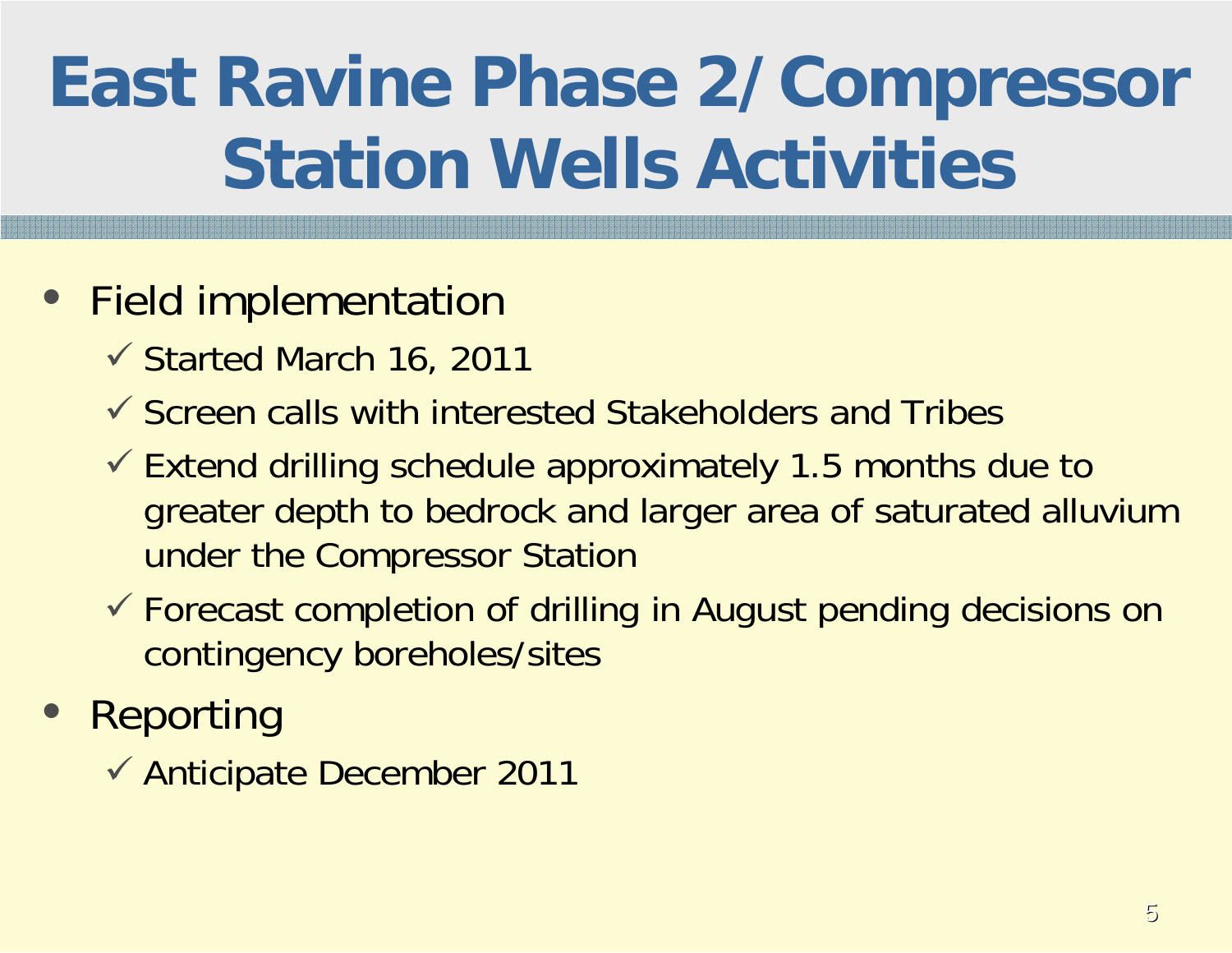## **Soil Activities**

#### $\bullet$ Soil RFI/RI Work Plan

 $\checkmark$  PG&E submits draft work plan – 5/6

- $\checkmark$  Review/Consultation
	- $CWS/TWG$  review  $-5/11 7/21$
	- $\Box$ Tribal consultation 5/11 7/21
	- $\Box$ SHPO consultation 7/21 8/20
	- Agencies provide comments and direction to PG&E 8/1
	- DOI sends SHPO comments to PG&E 8/24
- $\checkmark$  Comments resolution 8/25 10/5
- $\checkmark$  PG&E submits final work plan 11/16
- $\checkmark$  Agencies approve work plan 12/6
- $\bullet$  Field Implementation
	- $\checkmark$  Start mid January 2012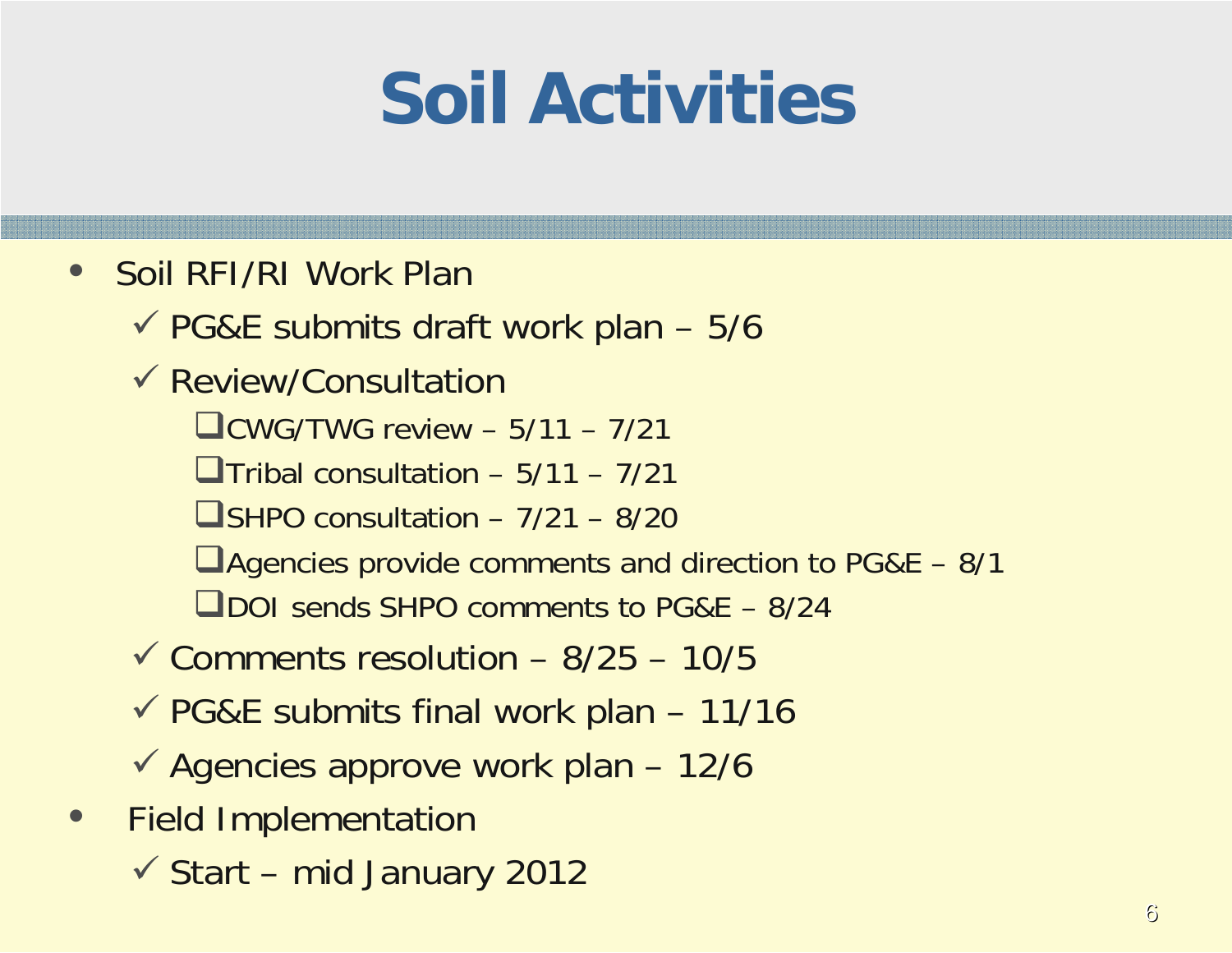### **Summary of Key Schedule Changes**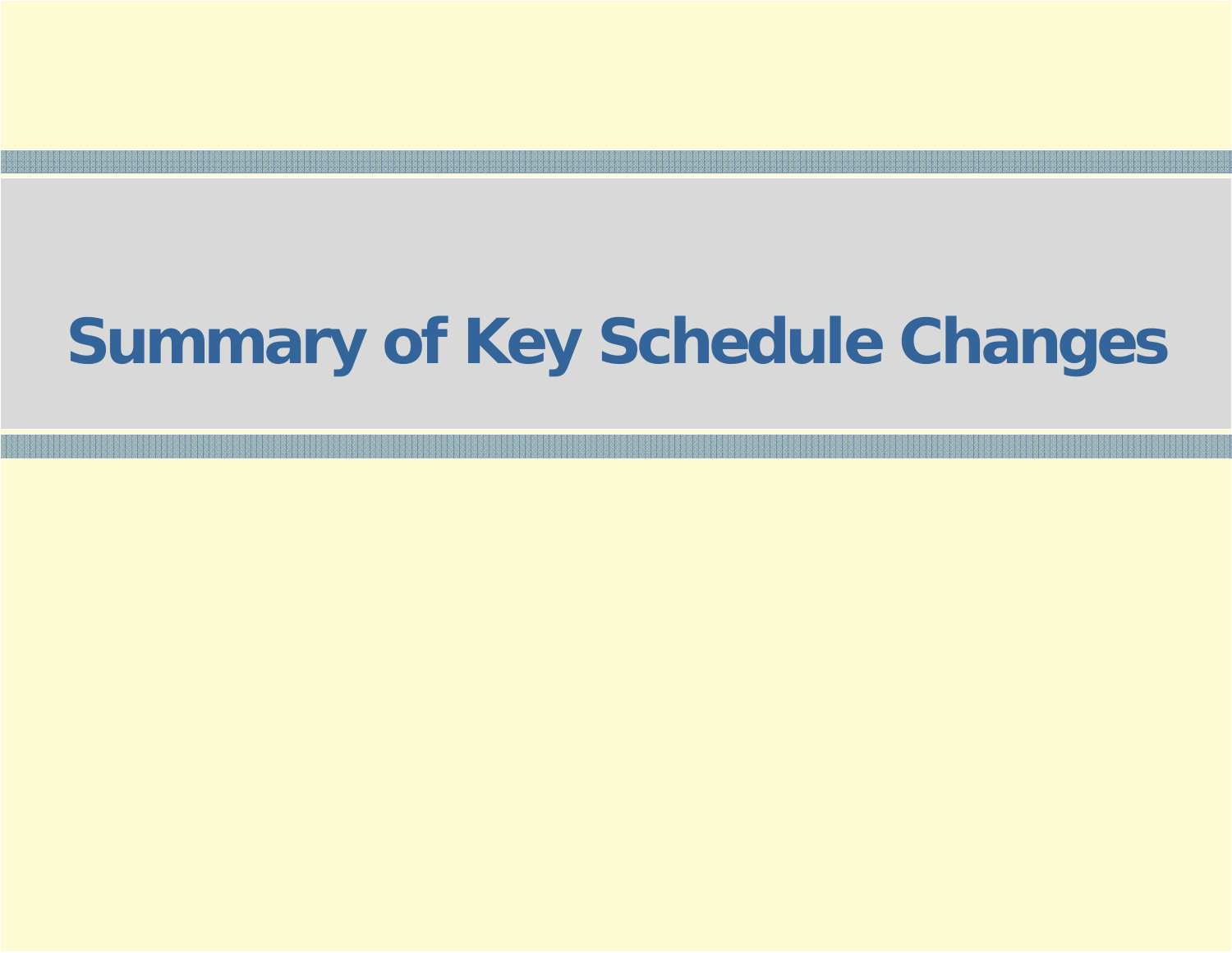| Summary of Key Schedule Changes since August 15, 2007 (Rev. 12)<br>June 2011 changes highlighted in Yellow - changes are from March 16, 2011<br><b>Forecast Schedule Deviation</b><br><b>Activities</b><br><b>Key Reasons</b><br>Groundwater<br>East Ravine Groundwater<br>FF 12/2/2011 for field<br>$\bullet$<br>Investigation Phase 2/<br>implementation (Rev. 9).<br><b>Compressor Station Wells</b><br>and larger area of saturated alluvium under the Compressor Station).<br>FF 1/27/2012 for field<br>$\bullet$<br>Field Implementation<br>implementation (Rev. 10).<br>FF 10/31/2011 for field<br>$\bullet$<br>(Lines 573-579)<br>implementation/reporting of<br>primary sites (Rev. 11).<br>FF 12/12/2011 for field |  |  | Handout 5B                                                                                                                                                                                                                             |  |  |  |
|------------------------------------------------------------------------------------------------------------------------------------------------------------------------------------------------------------------------------------------------------------------------------------------------------------------------------------------------------------------------------------------------------------------------------------------------------------------------------------------------------------------------------------------------------------------------------------------------------------------------------------------------------------------------------------------------------------------------------|--|--|----------------------------------------------------------------------------------------------------------------------------------------------------------------------------------------------------------------------------------------|--|--|--|
|                                                                                                                                                                                                                                                                                                                                                                                                                                                                                                                                                                                                                                                                                                                              |  |  |                                                                                                                                                                                                                                        |  |  |  |
|                                                                                                                                                                                                                                                                                                                                                                                                                                                                                                                                                                                                                                                                                                                              |  |  |                                                                                                                                                                                                                                        |  |  |  |
|                                                                                                                                                                                                                                                                                                                                                                                                                                                                                                                                                                                                                                                                                                                              |  |  |                                                                                                                                                                                                                                        |  |  |  |
|                                                                                                                                                                                                                                                                                                                                                                                                                                                                                                                                                                                                                                                                                                                              |  |  |                                                                                                                                                                                                                                        |  |  |  |
| implementation/reporting of<br>primary sites (Rev. 12).                                                                                                                                                                                                                                                                                                                                                                                                                                                                                                                                                                                                                                                                      |  |  | Duration of field work will be verified after receipt of work plan approval.<br>Adjusted schedule to reflect actual field conditions (greater depth to bedrock                                                                         |  |  |  |
| <b>Corrective Measure</b><br>FF 8/1/2011 (Rev. 11).<br>$\bullet$<br>$\bullet$<br>Implementation/Remedial<br>FF 8/8/2011 (Rev. 12).<br>$\bullet$<br>Design (CMI/RD) Work<br>Plan is May 2, 2011.<br>Plan - Draft, Final, and<br><b>Work Plan Acceptance</b><br>comments.<br>(Lines 1353-1363)                                                                                                                                                                                                                                                                                                                                                                                                                                 |  |  | Per the Consent Agreement, the Draft Work Plan is due 90 days after receipt<br>of DTSC's selection of the final remedy. The due date for the Draft Work<br>Adjusted schedule to reflect additional time requested by Tribes to provide |  |  |  |
| Remedial Design and<br>Cascading extension of schedule from CMI/RD Work Plan.<br>FF 9/24/2012 (Rev. 11).<br>$\bullet$<br>Approvals - Preliminary/<br>FF 10/2/2012 (Rev. 12).<br>$\bullet$<br>Intermediate/Final Design<br>(Lines 1364-1391)                                                                                                                                                                                                                                                                                                                                                                                                                                                                                  |  |  |                                                                                                                                                                                                                                        |  |  |  |
| Construction/Remedial<br>Cascading extension of schedule from CMI/RD Work Plan.<br>FF 9/24/2012 (Rev. 11).<br>$\bullet$<br>Action Work Plan<br>FF 10/2/2012 (Rev. 12).<br>$\bullet$<br>(Lines 1393-1401)                                                                                                                                                                                                                                                                                                                                                                                                                                                                                                                     |  |  |                                                                                                                                                                                                                                        |  |  |  |
| Cascading extension of schedule from CMI/RD Work Plan.<br>Right of Ways/<br>FF 12/28/2012 (Rev. 11).<br>$\bullet$<br>Easements/Landowner<br>FF 1/7/2013 (Rev. 12).<br>Agreements/Other                                                                                                                                                                                                                                                                                                                                                                                                                                                                                                                                       |  |  |                                                                                                                                                                                                                                        |  |  |  |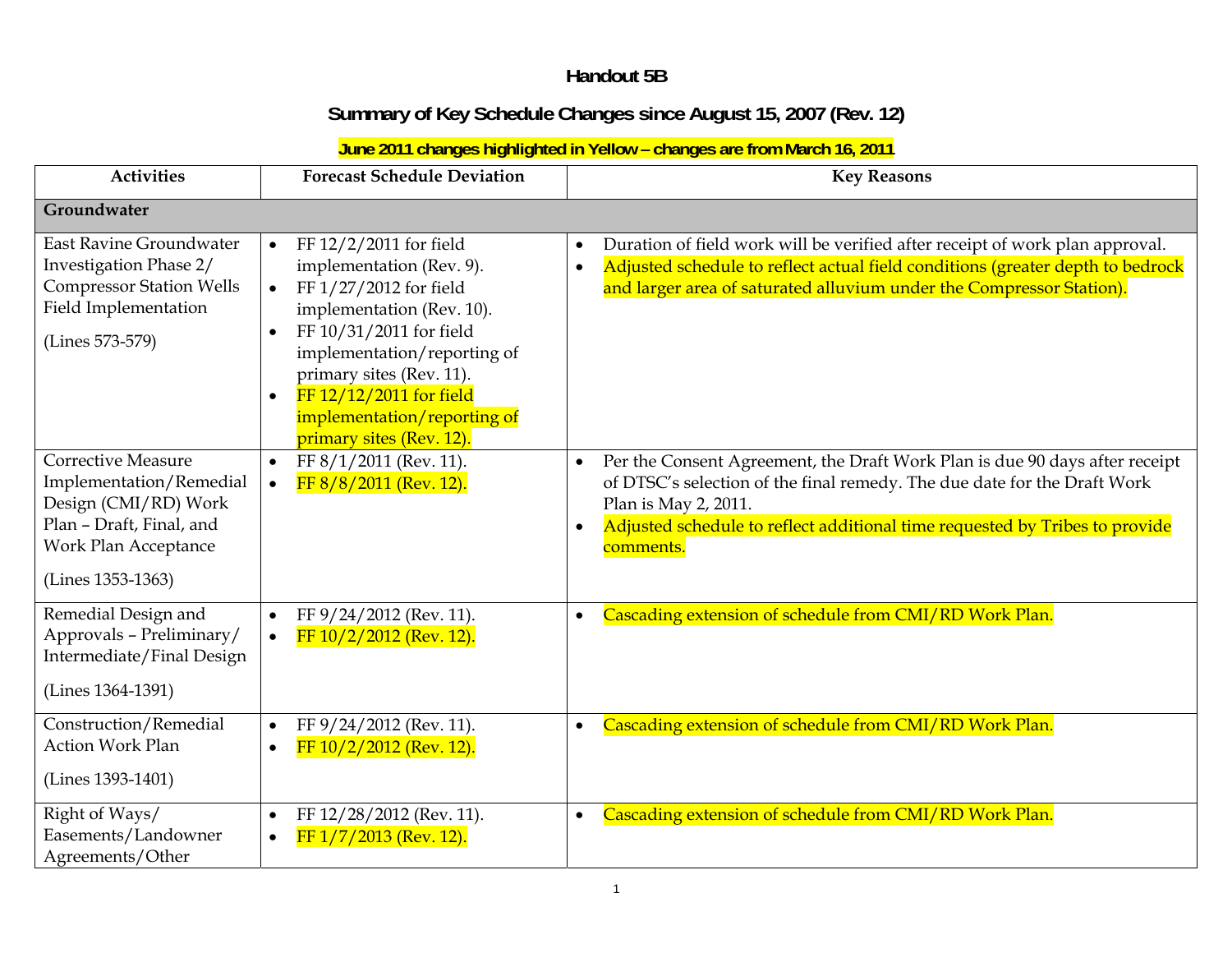| Approvals/Compliance/<br>Outreach<br>(Lines 1402-1408)<br>Construction/Startup<br>(Lines 1409-1414) | FF for construction 6/18/2014 and<br>$\bullet$<br>startup 11/29/2013 (Rev. 11).<br>FF for construction 6/26/2014<br>$\bullet$                                                                                                                                                                                                                                                                                                                                                                                                                                                                                                                                        | Cascading extension of schedule from CMI/RD Work Plan.<br>$\bullet$                                                                                                                                                                                                                                                                                                                                                                                                                                                                                                                                                                                                                                                                                                                                                                                                                                                                                                                                                                                                                                                                                                                                                                                                                                                           |
|-----------------------------------------------------------------------------------------------------|----------------------------------------------------------------------------------------------------------------------------------------------------------------------------------------------------------------------------------------------------------------------------------------------------------------------------------------------------------------------------------------------------------------------------------------------------------------------------------------------------------------------------------------------------------------------------------------------------------------------------------------------------------------------|-------------------------------------------------------------------------------------------------------------------------------------------------------------------------------------------------------------------------------------------------------------------------------------------------------------------------------------------------------------------------------------------------------------------------------------------------------------------------------------------------------------------------------------------------------------------------------------------------------------------------------------------------------------------------------------------------------------------------------------------------------------------------------------------------------------------------------------------------------------------------------------------------------------------------------------------------------------------------------------------------------------------------------------------------------------------------------------------------------------------------------------------------------------------------------------------------------------------------------------------------------------------------------------------------------------------------------|
| Soil                                                                                                | (Rev. 12).                                                                                                                                                                                                                                                                                                                                                                                                                                                                                                                                                                                                                                                           |                                                                                                                                                                                                                                                                                                                                                                                                                                                                                                                                                                                                                                                                                                                                                                                                                                                                                                                                                                                                                                                                                                                                                                                                                                                                                                                               |
| Soil RFI/RI Work Plan<br>(Draft, Final, and Work<br>Plan Approvals)<br>(Lines 830-844)              | Extend FF by 1.5 mos.<br>$\bullet$<br>Extend FF by 2 weeks<br>$\bullet$<br>Submitted Response to Comments<br>on $5/5/08$ .<br>Submitted letter on Part B phasing<br>$\bullet$<br>on $7/17/08$ . In agencies review<br>(Rev. 4).<br>PG&E submitted details on<br>approach to Part B Phase 1 on<br>9/30/08. In agencies review (Rev.<br>5). Part B is on hold until agencies<br>complete this review (Rev. 6).<br>Extend FF to 12/1/2011 (Rev. 7).<br>٠<br>Reduce FF to 1/19/2011 (Rev. 8).<br>$\bullet$<br>Extend FF to 5/25/2011 (Rev. 9).<br>$\bullet$<br>Extend FF to 7/28/2011 (Rev. 10).<br>٠<br>FF 8/31/2011 (Rev. 11).<br>$\bullet$<br>FF 12/6/2011 (Rev. 12). | 1 month due to DQO discussion and past data evaluation.<br>$\bullet$<br>0.5 month due to incorporation of perimeter sampling walk/ verification.<br>Additional time for agency review of Part B Work Plan.<br>DTSC completed review of Part B Phase 1 proposal (7/2/09), issued request<br>$\bullet$<br>letter to PG&E.<br>PG&E responded to DTSC's 7/2/09 letter (8/14/09).<br>PG&E received DTSC's final direction on Part B (10/5/09), to resume Part B<br>activities in February 2010.<br>Added time for agency review and direct on conflicting comments on Draft<br>$\bullet$<br>Part B Work Plan.<br>Adjusted schedule to reflect State of CA furlough ending 6/1/2010.<br>$\bullet$<br>Align the start of Section 106 Consultation with the start of stakeholders/<br>agencies review of Final Part B Work Plan.<br>Added time for preparation/submittal/concurrence with Draft DQO TM.<br>$\bullet$<br>Added time for preparation/submittal of Draft DQO TM.<br>Adjusted time for revision of Draft Part B DQO TM, combination of Part A<br>$\bullet$<br>and Part B into one Work Plan, and reflection of PA consultation (55 calendar<br>days).<br>Adjusted schedule to reflect additional time for Tribal consultation (total of<br>55 calendar days), followed by SHPO consultation (assume 30 calendar<br>days). |
| RFI/RI Vol. 3/Risk<br>Assessment-Soil/CMS/FS-<br>Soil                                               | Extend FF for CMS/FS from<br>$11/10/11$ to $2/21/12$ (Rev. 2)<br>Extend FF for CMS/FS from<br>$\bullet$<br>$2/21/12$ to $7/3/2012$ (Rev. 3).                                                                                                                                                                                                                                                                                                                                                                                                                                                                                                                         | Approx. 2 months due to cascading delay from Part A Phase 1 workplan/<br>$\bullet$<br>approval/permitting.<br>1 month from adding a link between tribal review of CMS/FS and PG&E<br>response to comments.                                                                                                                                                                                                                                                                                                                                                                                                                                                                                                                                                                                                                                                                                                                                                                                                                                                                                                                                                                                                                                                                                                                    |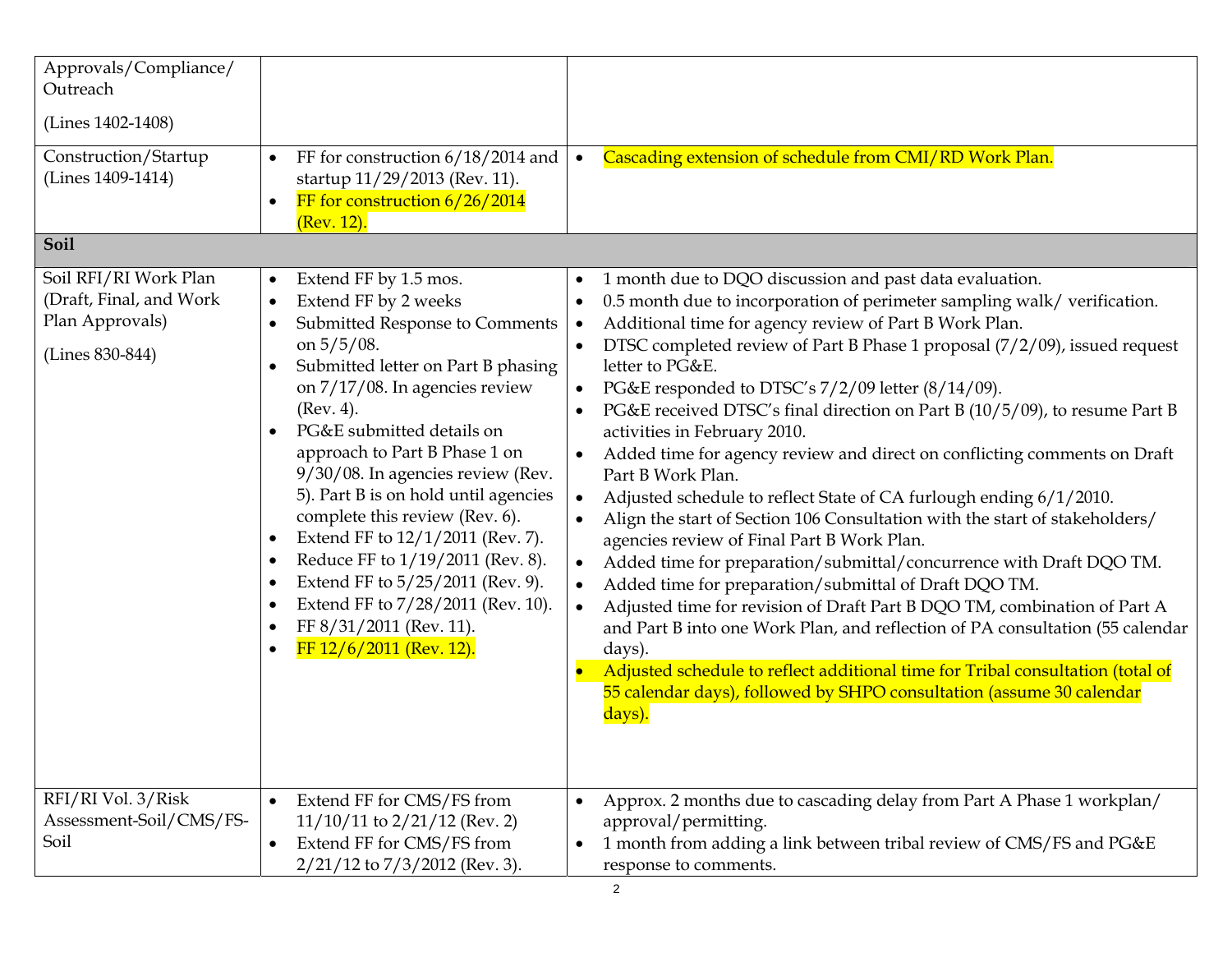|                                                      | Extend FF from $7/3$ to $8/21/2012$<br>(Rev. 5).<br>Extend FF from $8/12$ to<br>$2/15/2013$ (Rev. 6).<br>Extend FF from $2/15/2013$ to<br>$12/4/2013$ (Rev. 7).<br>Extend FF from $12/4/2013$ to<br>$5/16/2014$ (Rev. 8).<br>Reduce FF to 5/14/2014 (Rev. 9).<br>Extend FF to 5/23/2014 (Rev. 10).<br>FF 5/21/2014 (Rev. 11).<br>$FF 8/27/2014$ (Rev. 12).                                                                                                                                                                       | Cascading delay from Part A approval.<br>Cascading delay from Part A Phase 1 data gaps evaluation.<br>Revise the Soil CMS/FS steps to mirror the Groundwater CMS/FS steps<br>$\bullet$<br>E.g., discussion draft, draft, resolution to comments, final.<br>Use the duration of the Groundwater CMS/FS steps as placeholders.<br>Keep the sequential order of RFI/RI and Risk before CMS/FS.<br>Reflect revised Part A and B schedule.<br>Added time for "Prepare Response to Comments" before CMS/FS comments<br>$\bullet$<br>resolution.<br>Reflect revised soil work plan schedule.<br>$\bullet$ |
|------------------------------------------------------|----------------------------------------------------------------------------------------------------------------------------------------------------------------------------------------------------------------------------------------------------------------------------------------------------------------------------------------------------------------------------------------------------------------------------------------------------------------------------------------------------------------------------------|----------------------------------------------------------------------------------------------------------------------------------------------------------------------------------------------------------------------------------------------------------------------------------------------------------------------------------------------------------------------------------------------------------------------------------------------------------------------------------------------------------------------------------------------------------------------------------------------------|
| Public Notice/Statement of<br>Basis/Supplemental EIR | Extend NOD from $12/13/2011$ to<br>$\bullet$<br>7/27/2012<br>Extend NOD from $7/27/12$ to<br>$12/7/2012$ (Rev. 3).<br>Extend NOD from 12/7 to<br>$1/25/2013$ (Rev. 5).<br>Extend NOD from 1/25 to<br>$7/22/2013$ (Rev. 6).<br>Extend NOD from $7/22/2013$ to<br>$5/8/2014$ (Rev. 7).<br>Extend NOD from $5/8/2014$ to<br>$11/20/2014$ (Rev. 8).<br>Reduce NOD to 11/16/2014 (Rev.<br>9).<br>Extend NOD to 10/27/2014 (Rev.<br>$10$ ).<br>NOD filing to 10/2/2014 (Rev.<br>11).<br>Extend NOD filing to 1/8/2015<br>$(Rev. 12)$ . | Cascading delay from CMS/FS Soil<br>Addition of links from a) Supplemental EIR public comment to Statement of<br>Basis public comment and b) Supplemental EIR certification to DTSC<br>approval of Soil Remedy.<br>Cascading delay from CMS/FS Soil.<br>Reflect revised soil work plan schedule.                                                                                                                                                                                                                                                                                                   |
| Proposed Plan/ROD                                    | Extend FF from $5/26/2012$ to<br>9/6/2012<br>Extend FF from $9/6$ to $1/17/$<br>2013.<br>Extend FF from $1/17$ (Rev. 4) to                                                                                                                                                                                                                                                                                                                                                                                                       | Cascading delay from CMS/FS Soil.<br>Increased the duration of DOI Approval Process for ROD from 60 to<br>90edays.<br>Reflect revised soil work plan schedule.                                                                                                                                                                                                                                                                                                                                                                                                                                     |